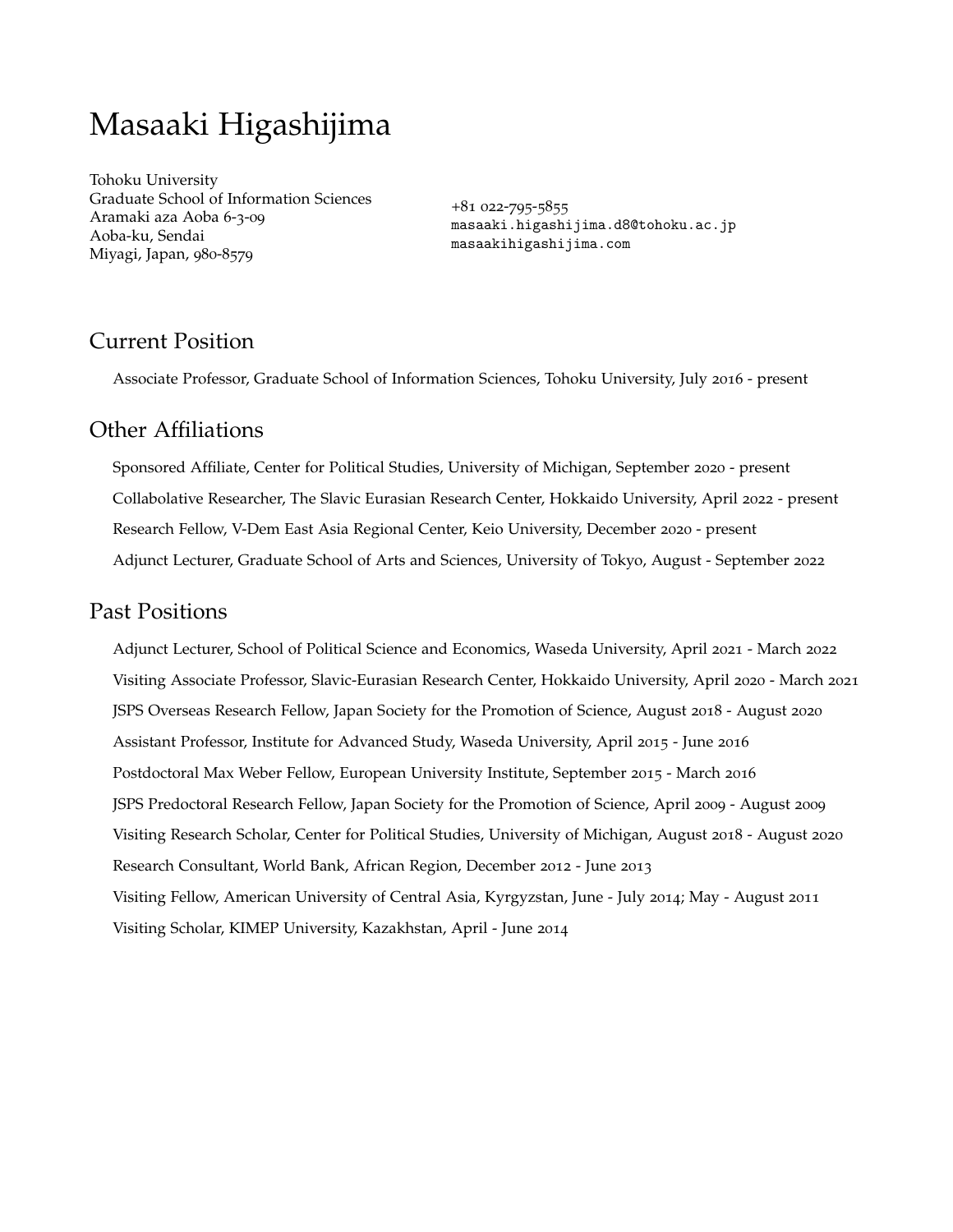### Education

Ph.D. in Political Science, Michigan State University, 2015

M.A. in Political Science, Michigan State University, 2011

M.A. in Political Science (Valedictorian), Waseda University, 2008

B.A. in Political Science, Waseda University, 2006

### Research Interests

Comparative & International Political Economy

Autocracy, Institutions, Regime Change, Distributive Politics, Economic Policy, Ethnic Politics, Migration

Central Asia, Post-Soviet Region, Developing Countries

Panel Data, Survey, Experiments, Quantitative Text Analysis, and Qualitative Methods

### Publications

#### *Book*

*The Dictator's Dilemma at the Ballot Box: Electoral Manipulation, Economic Maneuvering, and Political Order in Autocracies*. Forthcoming at the University of Michigan Press (The Weiser Center for Emerging Democracies Series). pp.342 + xxiii

\***Book Launch & Author Meets Critics Talks (scheduled)**: Japanese Association of Electoral Studies (JAES, 2022), Making of My Research Articles (MMRA, 2022), American Political Science Association (2022)

#### *Peer-Reviewed Publications*

- 1. "The Perils of Parliamentarism: Executive Selection Systems and Transitions to Democracy from Electoral Authoritarianism" (with Yuko Kasuya). *Studies in Comparative International Development.* Online First
- 2. "Political Liberalization and Human Development: Dynamic Effects of Political Regime Change on Infant Mortality across Three Centuries (1800-2015)." (with Susumu Annaka) *World Development* 147: 1-11
- 3. "The Choice of Electoral Systems in Electoral Autocracies." (with Eric C. C. Chang) *Government and Opposition.* First View
- 4. "Mixing Cross-Country Statistical Analysis with Within-Country Case Studies." *Ajia Keizai* [Quaterly Journal of Institute of Developing Economies] 62-4 (in Japanese)
- 5. "Blatant Electoral Fraud and the Value of a Vote." 2021. *Japanese Journal of Political Science* 22: 1-14 (leading article)
- 6. "Economic Institutions and Autocratic Breakdown: Monetary Constraints and Fiscal Spending in Dominant-Party Regimes." (with Cristina Bodea and Ana Carolina Garriga) 2019. *The Journal of Politics* 81-2: 601-615
- 7. "Ethnic Inequality and the Strength of Ethnic Identities in Sub-Saharan Africa." (with Christian Houle) 2018. *Political Behavior* 40-4: 909-932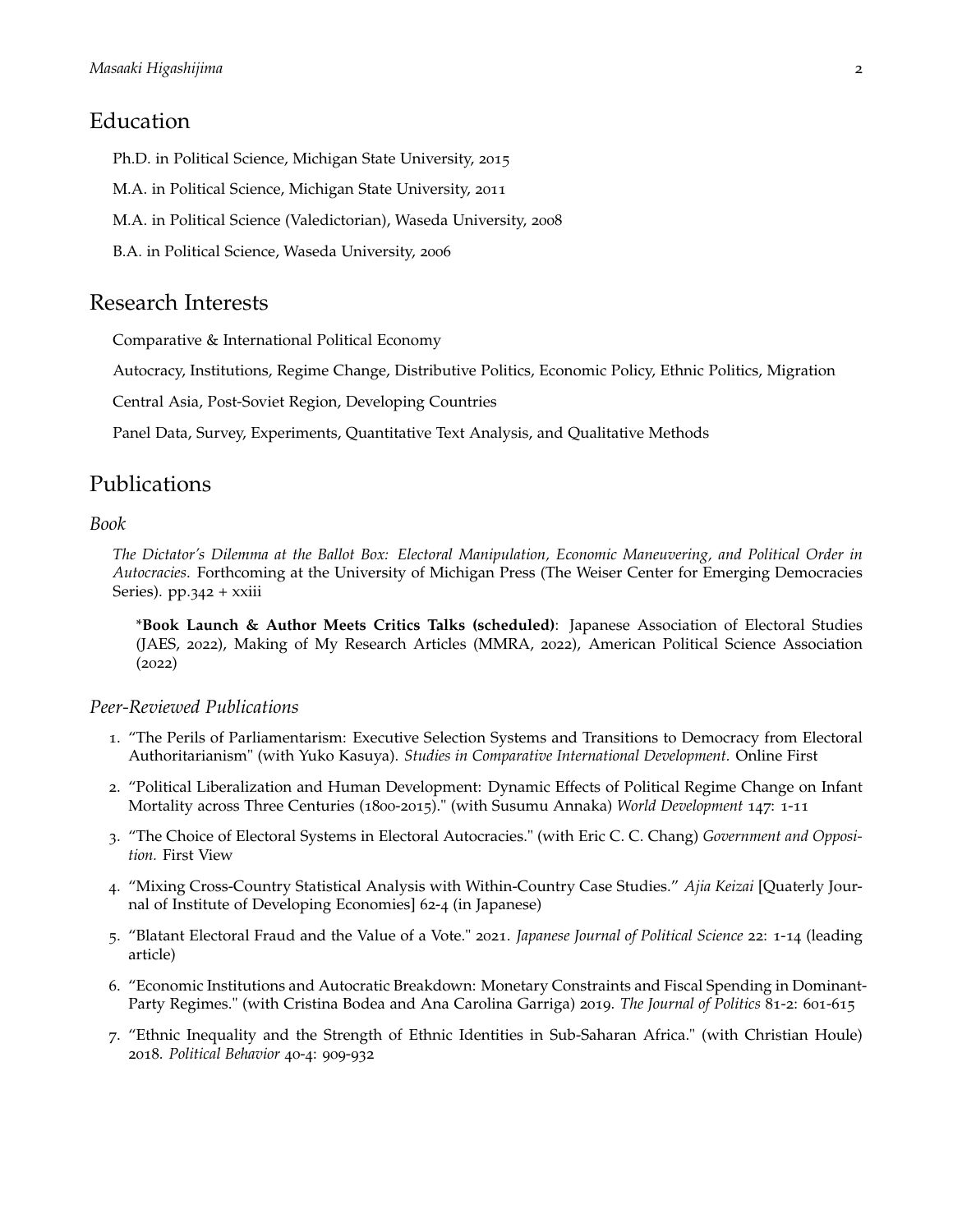- 8. "Central Bank Independence and Fiscal Policy: Incentives to Spend and Constraints on the Executive." (with Cristina Bodea) 2017. *British Journal of Political Science* 47-1: 47-70
- 9. "Elections, Ethnic Parties, and Ethnic Identification in New Democracies: Evidence from the Baltic Countries." (with Ryo Nakai) 2016. *Studies in Comparative International Development* 51-2: 124-146
- 10. "Oil and Civil Conflict: Can Public Spending Have a Mitigation Effect?" (with Cristina Bodea and Raju Jan Singh) 2016. *World Development* 78: 1 - 12
- 11. "Can Contentious Elections Overthrow Leaders?" In Pippa Norris, Richard Frank, and Ferran Martinetz i Coma eds. 2015. *Contentious Elections: From Ballots to Barricades*, pp.64 - 85. New York: Routledge
- 12. "National Identity Change in New Democracies: The Effects of Elections and Parties." (with Ryo Nakai) *Asia Keizai* [Quaterly Journal of Institute of Developing Economies]. 2012. 53-4: 69 - 93 (in Japanese)

#### *Published Working Papers*

- 1. "Political Regimes and Refugee Entries: Motivations behind Refugees and Host Governments." University of Gothenburg, V-Dem User's Working Paper Series No.34 (with Yujin Woo) Under Review
- 2. "Guns, Books, or Doctors? Conflict and Public Spending in Haiti: Lessons from Cross-Country Evidence." (with Cristina Bodea and Raju Jan Singh) 2016. *World Bank Policy Research Working Paper Series*. No. WPS7681
- 3. "Economic Manipulation in Kyrgyz Elections, 1995-2010: A Tentative Analysis." 2011. American University of Central Asia. Social Research Center. *Research Fellow Working Paper Series*

#### *Selected Unpublished Manuscripts*

"When Does the Honeymoon End? Electoral Cycles of Satisfaction with Democracy in Africa." (with Nicholas Kerr) Under Review

"Historical Origins of Long-Lasting Military Dictatorships." (with Yuko Kasuya)

"Election Timing in Autocracies: Why Dictators Call Elections in Economic Crisis." (with Yuki Yanai)

"Disguising as Democrats: The Origins and Outcomes of Partially Independent EMBs in Autocracies." (with Hidekuni Washida)

"Off-Schedule Elections and Popular Attitudes: Dynamic Effects of Election Timing Manipulation on Public Support." (with Hisashi Kadoya and Yuki Yanai)

"Popular Protests and Elite-Mass Linkage in Autocracies: Experimental and Observational Evidence from Kazakhstan."

"Public Information and Mass Reaction in Autocracies: Information Correction Experiment on COVID-19 in Kazakhstan." (with Susumu Annaka and Gento Kato)

"Tutelary Power and Autocratic Legitimacy: Experimental Evidence from Kazakhstan's Diarchy." (with Yuki Shiraito)

"Mass Reactions to Endogenous Election Timing: Evidence from Conjoint Experiments in Japan." (with Naoki Shimizu, Hidekuni Washida, and Yuki Yanai)

"Economic versus Political Preferences over Labor Migration Policies: Evidence from Survey Experiments in Five Asian Countries." (with Akira Igarashi and Yujin Woo)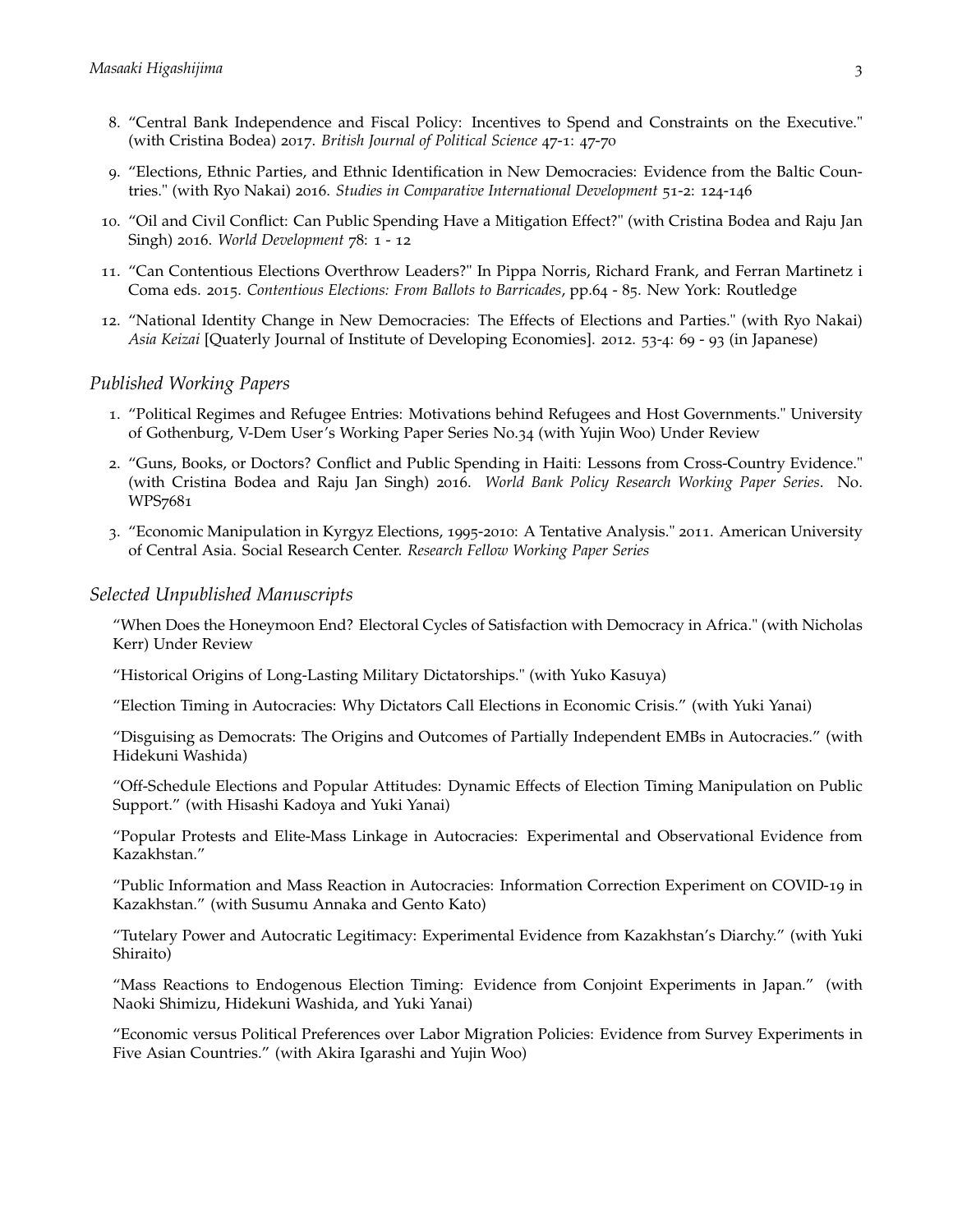"Do Muslims Welcome Muslim Immigrants? Evidence from a Conjoint Experiment in Kazakhstan." (with Akira Igarashi and Yujin Woo)

"Elite Divisions, Party Origins, and Democratization." (with Adrian del Rio)

"Classifying Clientelism of Political Parties: Party-Level Cross-Country Explorations." (with Hidekuni Washida)

#### *Selected Work in Progress*

"Introducing ETAD: A New Dataset of Election Timing across Autocracies and Democracies." (with Naoki Shimizu, Hidekuni Washida, and Yuki Yanai)

"Causes and Consequences of Clientelism." (with Hidekuni Washida)

"Introducing Electoral Accountability in Autocracies: Evidence from Kazakhstan."

"The Politics of State Development: Regime Finance since the Mid-19th Century." (with Austin M. Mitchell)

"Political and Economic Protest in Autocracies." (with Austin M. Mitchell)

"Political Party Structures and Policy Preferences in Autocracies." (with Erica Frantz)

"Driving Forces of Diversification in Central Banks' Functions: A New Dataset and Empirical Tests." (with Kenya Amano)

#### *Datasets*

V-PARTY: Varieties of Party Identity and Organization (with Anna Luehrmann and others)

ETAD: Election Timing across Autocracy and Democracy (with Naoki Shimizu, Hidekuni Washida, and Yuki Yanai)

#### *Non-Peer Reviewed Publications in Japanese*

- 1. "Clientelism and Democratic Transitions: Cross-National Analysis of Party-Level Data." (with Hidekuni Washida) forthcoming. *Hikaku Seijigaku Nenpo* [Annals of the Japan Association for Comparative Politics]. Vol. 24
- 2. "The Transforming Art of Autocratic Rule: From Terror to Benevolent Politics?" 2021. *Chuo Kouron* 136: 96-103
- 3. "Transforming Autocracies, Adapting Autocrats: Commentary for the Japanese translation of Erica Frantz, *Authoritarianism.* 2021. Tokyo: Hakusuisha
- 4. "Political Regimes and Political Institutions: Varieties of Authoritarian Rule and Institutions." In Tomohiko Uyama and Masato Hiwatari eds. *Contemporary Central Asia: Politics, Economy, and Society.* 2018. Tokyo: Nihon Hyoronsha
- 5. "Book Review: Johan Engvall, *the State as Investment Market*." 2017. *Ajia Keizai* [Quaterly Journal of Institute of Developing Economies] Vol. 58-3: 54-57
- 6. "Democratic Transitions from Electoral Authoritarianism." (with Yuko Kasuya) In *Hikaku Seijigaku Nenpo* [Annals of the Japan Association for Comparative Politics].Vol. 19: 1-30. 2017. Kyoto: Minerva Shobo
- 7. "Book Review: Dynamics of Local Politics in Competitive Authoritarian Regimes." 2016. *Leviathan* Vol. 59: 202-205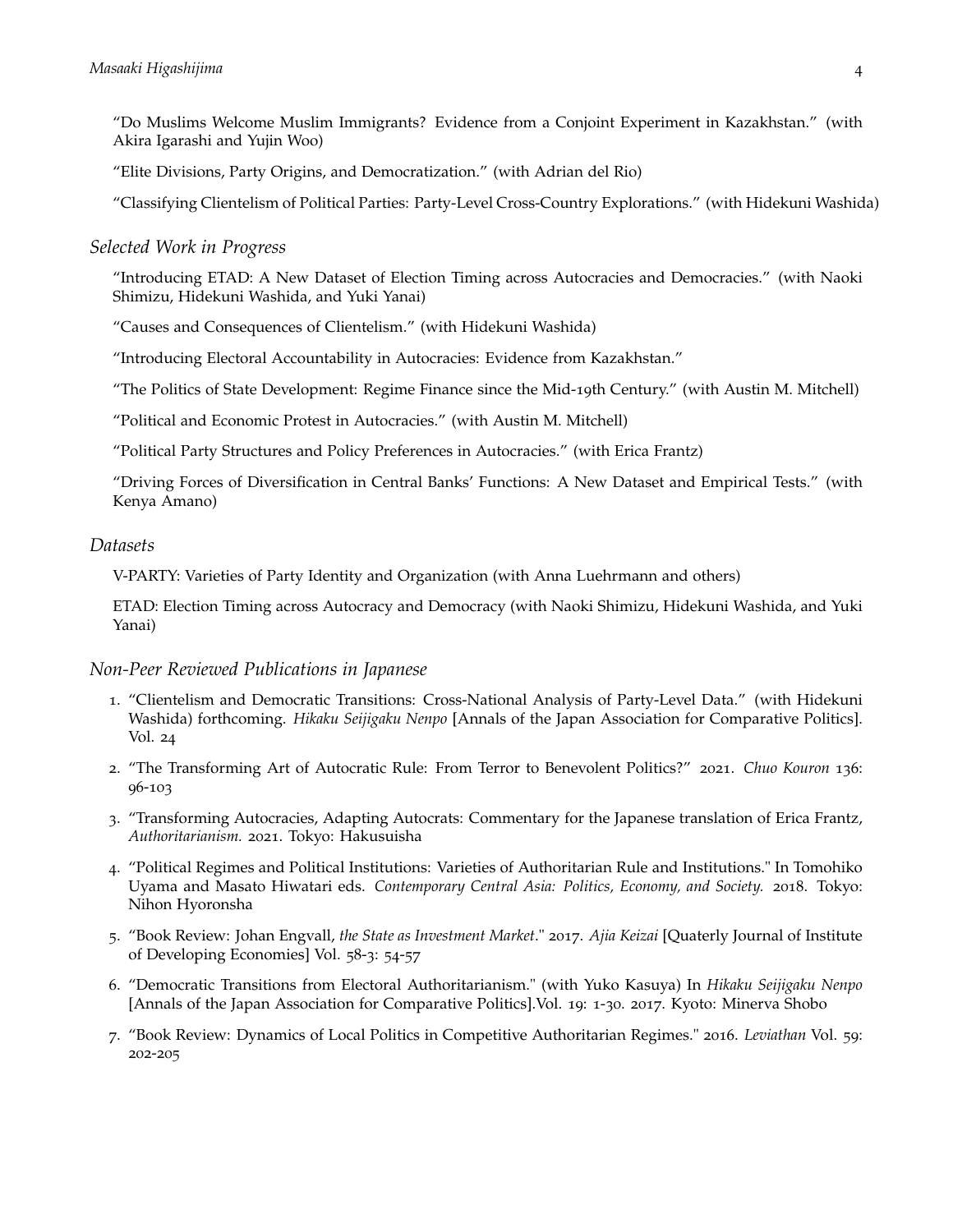- 8. "Electoral System Reforms in Central Asia: The Choice of Electoral Systems and Its Consequences under Electoral Authoritarianism." 2015. In *Senkyo Kenkyu* [Japanese Journal of Electoral Studies] Vol. 31-2: 62-76
- 9. "Political Regime Change in Central Asia: Varieties of Dictatorship and Authoritarian Elections." Takayuki Ito, Yoshikazu Hirose, and Takeshi Yuasa eds. *Eurasia in the Post Cold War Era: Frontiers of Conflict Studies*, pp.301 - 320. 2013. Tokyo: Yoshida Shoten
- 10. "Political Business Cycles in Authoritarian Regimes: Evidence from Global Data Analysis." In Masaru Kohno and Keiichi Kubo eds. *Comparative Politics of Democratization and Elections: Institution Building in Changing Societies*. 2013. Tokyo: Keiso Shobo
- 11. "The Logic of a Shift to Stable Authoritarianism in Kazakhstan: 'Ethno-Competitive' Oligarchy under Economic Liberalization?" In Takayuki Ito ed. *Between Structures and Institutions: Evolving Conflict over Regime Change*, pp.241 - 282. 2008. Chiba: Seibunsha

#### *Other Non-Peer Reviewed Publications*

- 1. "Does Democracy Need Renewal? Socio-Economic Consequences of Democratic Politics." 2022. *Japan Spotlight.* Japan Economic Foundation
- 2. "Central Bank Independence and the Fate of Authoritarian Regimes." (with Cristina Bodea and Carolina Garriga) Ernest Gnan and Donato Masciandaro eds., *Populism, Economic Policies, and Central Banking.* SUERF Conference Proceedings 2020/1
- 3. "Ethnic Inequality and the Strength of Ethnic Identities in Sub-Saharan Africa." (with Christian Houle) Blog post at *Political Behavior.* 2017
- 4. "Electoral Competition and Ethnic Identities in Eastern Europe." (with Ryo Nakai) European University Institute, Max Weber Programme Newsletter. Winter 2016
- 5. "Central Banks and Fiscal Policy: Why Independent Central Banks Can Lead to Lower Fiscal Deficits." (with Cristina Bodea) London School of Economics and Political Science Blog on European Politics and Policy. October 26th, 2015
- 6. "Elections and Political Order: A Cross-National Analysis of Electoral Violence" (with Shin Toyoda) Tokyo Foundation, SYLFF Newsletter. August 19th, 2011

# Teaching

#### *Instructor*

Survey Data Analysis (Graduate School, Tohoku University): Fall 2016, Fall 2017, Fall 2021

Theories of Comparative Politics (Graduate School, Tohoku University): 2022

Democratization Research (Graduate School, Waseda University): Fall 2021 (taught in Japanese)

Introduction to Political Science (Tohoku University): Fall 2016, Fall 2017, Spring 2018, Fall 2020, Fall 2021 (taught in Japanese)

Comparative Politics of the Developing World (Tohoku University): Fall 2016, Spring 2017, Fall 2017, Spring 2018, Fall 2020, Fall 2021 (taught in Japanese)

Comparative Politics: Art of Rule in Democracy and Dictatorship (Tohoku University): 2022 Spring (taught in Japanese)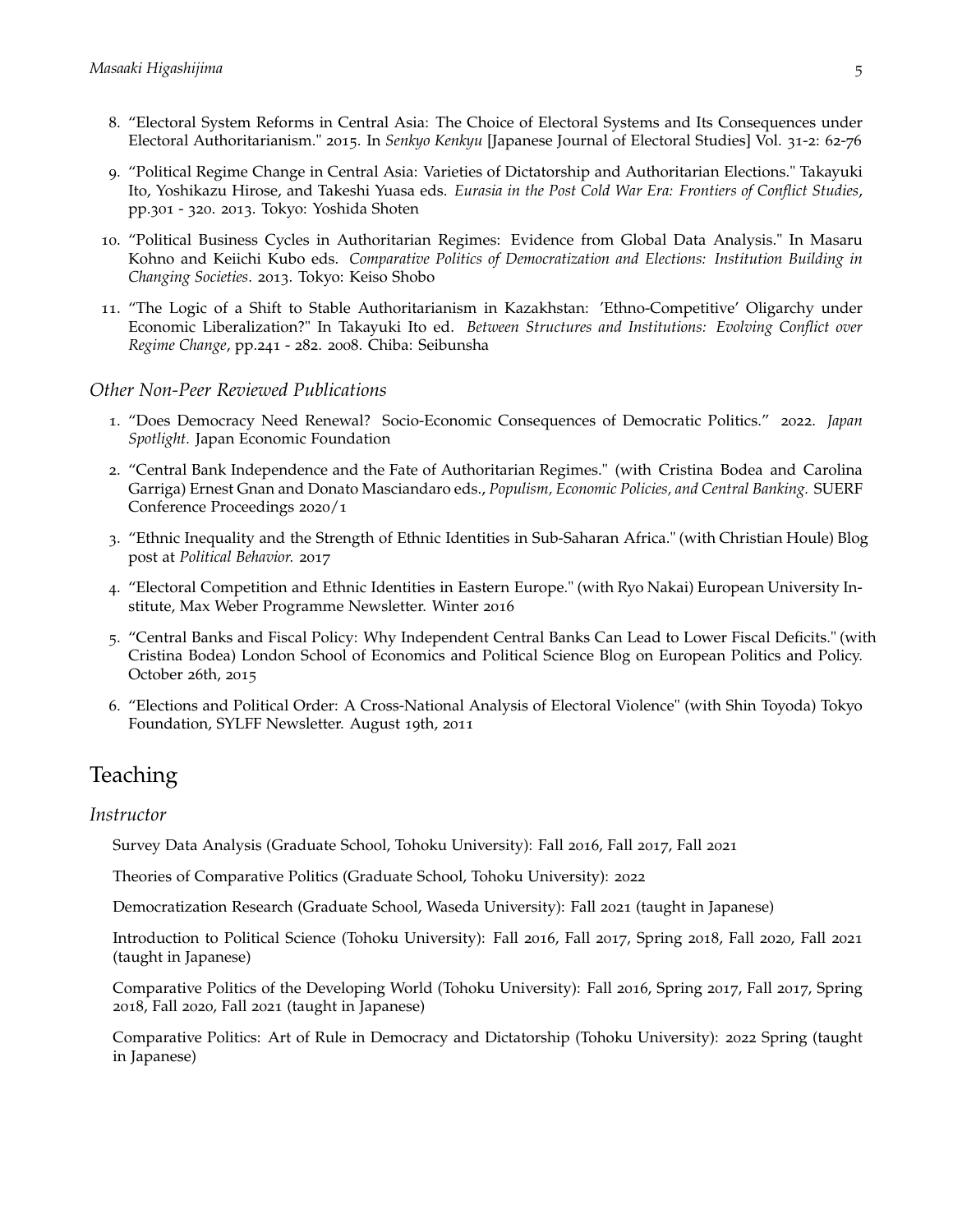Comparative Democratization (Waseda University): Spring 2015, Spring 2021

Comparative Political Economy of Developing Countries (Graduate School, University of Tokyo): Summer 2022

#### *Teaching Assistant*

Introduction to Political Science, Michigan State University (Section Instructor, 80 students), Fall 2013

International Organization and Cooperation, Michigan State University, Fall 2012

Introduction to International Relations, Michigan State University, Spring 2012

Government and Politics of the World, Michigan State University (Section Instructor, 30 students), Fall 2011

### Research Funding (as Principal Investigator [PI])

Grant-in-Aid for Challenging Research (Exploratory) (21K18417). Innovative Research on Central Bank Politics: Quantitative Text Analysis and Survey Experiment Exploring the Effectiveness of Central Banks. Japan Society for the Promotion of Science (2021 - 2023,  $\approx$  \$61,500)

Grant-in-Aid for Scientific Research (B) (21H00678). Comparative Analysis of Patronal Politics: Quantitative Text Analysis and Experiments. Japan Society for the Promotion of Science (<sup>2021</sup> - <sup>2025</sup>, *<sup>≈</sup>* \$170,300)

Research Grant. When Do Central Banks Become an Effective Economic Institution? The Murata Science Foundation (<sup>2020</sup> - <sup>2021</sup>, *<sup>≈</sup>* \$18,000)

Grant-in-Aid for Young Scientists (A) (17H04779). Institutional Designs and Political Legitimacy in Autocracy: Cross-National Statistical Analyses and Survey Experiments. Japan Society for the Promotion of Science (<sup>2017</sup> - <sup>2021</sup>, *<sup>≈</sup>* \$143,000)

Research Grant. Central Bank Reforms and Economic Policy in Developing Countries. Zengin Foundation for Studies on Economics and Finance (<sup>2015</sup> - <sup>2016</sup>, *<sup>≈</sup>* \$11,500)

Grant-in-Aid for Research Activity Start-Up (15H06682). Theory and Empirical Analyses of Authoritarian Elections. Japan Society for the Promotion of Science (<sup>2015</sup> - <sup>2017</sup>, *<sup>≈</sup>* \$29,900)

Waseda University Grant for Special Projects (2015S-177). Waseda University (2015-2016, *<sup>≈</sup>* \$2,700)

Doctoral Dissertation Improvement Grant (SBE DDRIG-1323671). US National Science Foundation (2014 - 2015, \$17,624)

Research Grant. Konosuke Matsushita Memorial Foundation (<sup>2013</sup> - <sup>2014</sup>, *<sup>≈</sup>* \$5,000)

Research Grant. Suntory Foundation (<sup>2013</sup> - <sup>2014</sup>, *<sup>≈</sup>* \$10,620)

Research Grant. GLOPE II, Waseda University (2012, *<sup>≈</sup>* \$3,200)

SYLFF Research Abroad Award. Tokyo Foundation (2011 - 2012, \$7,000)

Grant-in-Aid for JSPS Fellows (09J07864). Japan Society for the Promotion of Science (<sup>2009</sup> - <sup>2010</sup>, *<sup>≈</sup>* \$12,000)

Research Grant, Global Institute for Asian Regional Integration (GIARI). Waseda University (<sup>2008</sup> - <sup>2009</sup>, *<sup>≈</sup>* \$2,000)

Ryoichi Sasakawa Young Leader Fellowship. Tokyo Foundation (2008 - 2009, \$10,000)

Yutaka Akino Award. Yutaka Akino Eurasia Fund (<sup>2008</sup> - <sup>2009</sup>, *<sup>≈</sup>* \$4,000)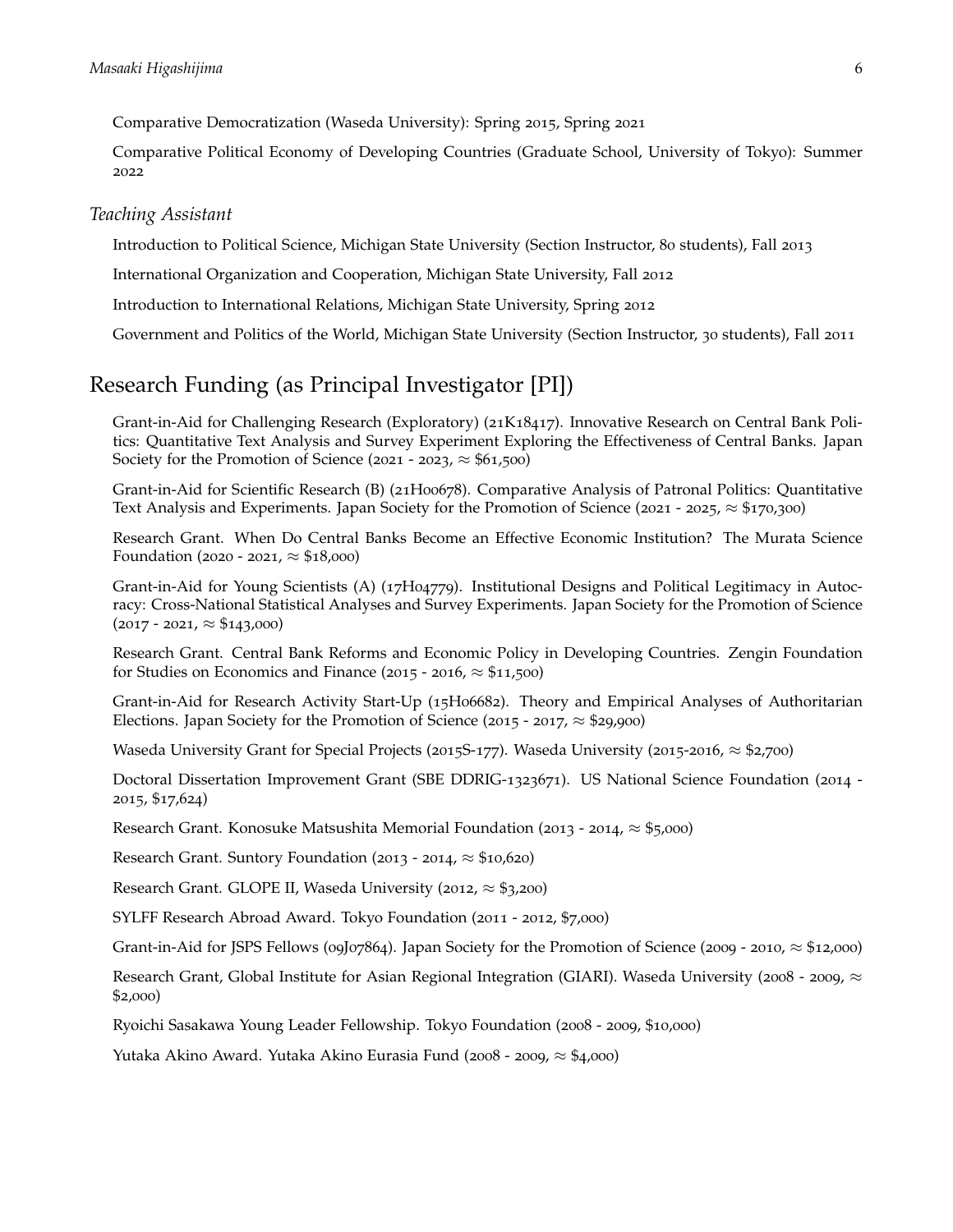### Academic Awards

Best Poster Award, Japan Association of Electoral Studies (2022) (with Naoki Shimizu, Hidekuni Washida, and Yuki Yanai)

Nominated for Gabriel A. Almond Award: The Best Dissertation in the Field of Comparative Politics (2016)

Graduate Student Best Paper Award, Political Science Department, Michigan State University (2015)

International IDEA/ElP Award: The Best Graduate Student Paper on Electoral Integrity, International IDEA and Electoral Integrity Project (2014)

Nominated for Westview Press Award: The Best Graduate Student Paper Award at the 2013 Annual Meeting of the Midwest Political Science Association (2013)

Azusa Ono Memorial Award for Academic Studies, Waseda University (2008)

Iijima Memorial Award, Graduate School of Political Science, Waseda University (2008)

Dean Award, Graduate School of Political Science, Waseda University (2008)

# Fellowships

JSPS Overseas Research Fellowship, Japan Society for the Promotion of Science (September 2018 - August <sup>2020</sup>, *<sup>≈</sup>* \$111,400)

Travel Grant for International Conferences, Graduate School of Information Sciences, Tohoku University (Fall 2016, Spring 2017, Fall 2017, Spring 2018, Fall 2018, Fall 2019)

Walter Beach Travel Award, Southern Political Science Association (2016, \$500)

JSPS Post-Doctoral Fellowship, Japan Society for the Promotion of Science (2015 - 2018, declined)

Dissertation Completion Fellowship, Michigan State University (2014, \$6,000)

Travel Grant for APSA annual meeting, Japanese Political Science Association (2014, <sup>2016</sup>, *<sup>≈</sup>* \$2,000)

Summer Merit Fellowship for Outstanding Academic Achievement in the Year of 2013 - 2014, Political Science Department, Michigan State University (2014, \$5,000)

Graduate Assistant Fellowship, Michigan State University (2011 - 2015)

Fulbright Scholarship, the US - Japan Educational Commission (2009 - 2014)

JSPS Pre-Doctoral Fellowship, Japan Society for the Promotion of Science (2009)

PhD Program Extra Scholarship, Waseda University (2008, approximately \$5,000)

Azusa Ono Scholarship, Waseda University (2007)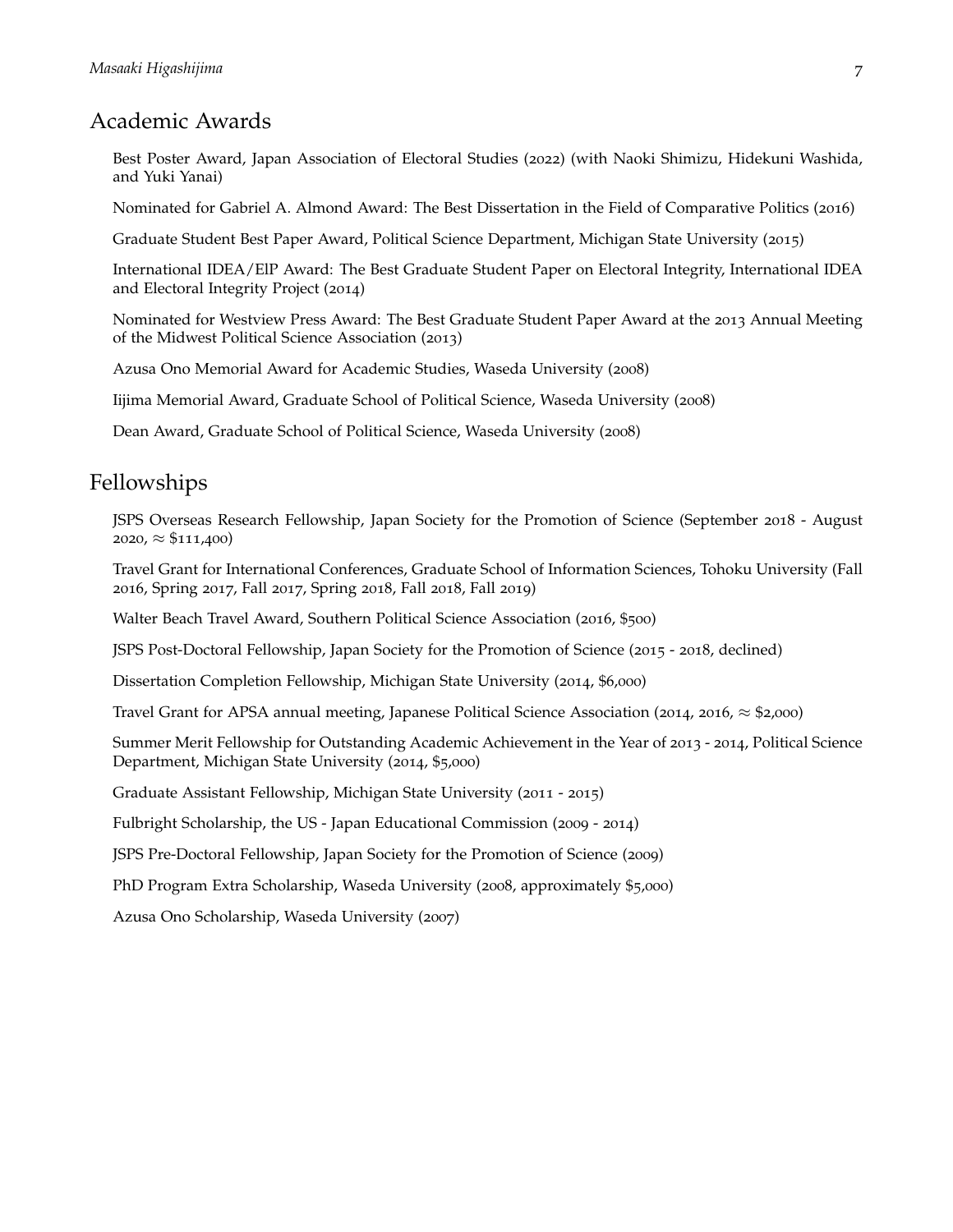### Invited Presentations and Workshops

- *Online* Making of My Research Article (MMRA) (Scheduled in July 2022)
- *Online* Department of Political Science, National University of Shingapore (Scheduled in April 2022)
- *Online* International Political Economy Workshop, Kyoto University (March 2022)
- *Online* Japanese Politics Online Seminar Series, Harvard University (March 2022)
- *Online* Case for Democracy Conference, V-Dem Institute (November-December 2021)
- *Online* Virtual Workshop on Authoritarian Regimes (November 2021)
- *Online* V-Dem Research Seminar Series, V-Dem Institute (September 2021)
- *Online* Asian Online Political Science Seminar Series (September 2021)
- *Online* Waseda Institute of Political Economy, Experimental Political Science Section (July 2021)
- *Online* Pre-IPSA Workshop on Electoral Integrity Project (July 2021)
- *Online* The Japan Society for Quantitative Political Science (July 2021)
- *Online* Division of Social Science, Hong Kong University of Science and Technology (May 2021)
- *Online* The Pacific International Politics Conference (April 2021)
- *Online* The Slavic-Eurasian Research Center, Hokkaido University (March 2021)
- *Columbia* Department of Political Science, University of South Carolina (Cancelled due to COVID-19)
- *Mexico City* Political Studies Division, CIDE (Cancelled due to COVID-19)
- *Mexico City* Department of Political Science, ITAM (Cancelled due to COVID-19)
- *Lisbon* Pre-IPSA Workshop on Electoral Management (Postponed due to COVID-19)
- *Online* Asian Online Political Science Seminar Series (AOPSSS, April 2020)
- *Ann Arbor* Center for Political Studies, the University of Michigan (November 2019)
- *Dallas* The Tower Center, Southern Methodist University (November 2019)
- *Astana* School of Humanities and Social Sciences, Nazarbayev University (October 2019)
- *Kobe* Faculty of Law, Kobe University (October 2019)
- *Chiba* Institute of Developing Economies (May 2019)
- *Ann Arbor* The Weiser Center for Emerging Democracies, the University of Michigan (March 2019)
- *Ann Arbor* The EHLM Workshop, the University of Michigan (January 2019)
- *Ann Arbor* The Comparative Politics Workshop, the University of Michigan (December 2018)
- *East Lansing* The Comparative Politics Workshop, Michigan State University (November 2018)
- *Fukuoka* The World Social Science Forum, Kyushu University (September 2018)
- *Brisbane* Pre-IPSA Workshop of Electoral Integrity Project (July 2018)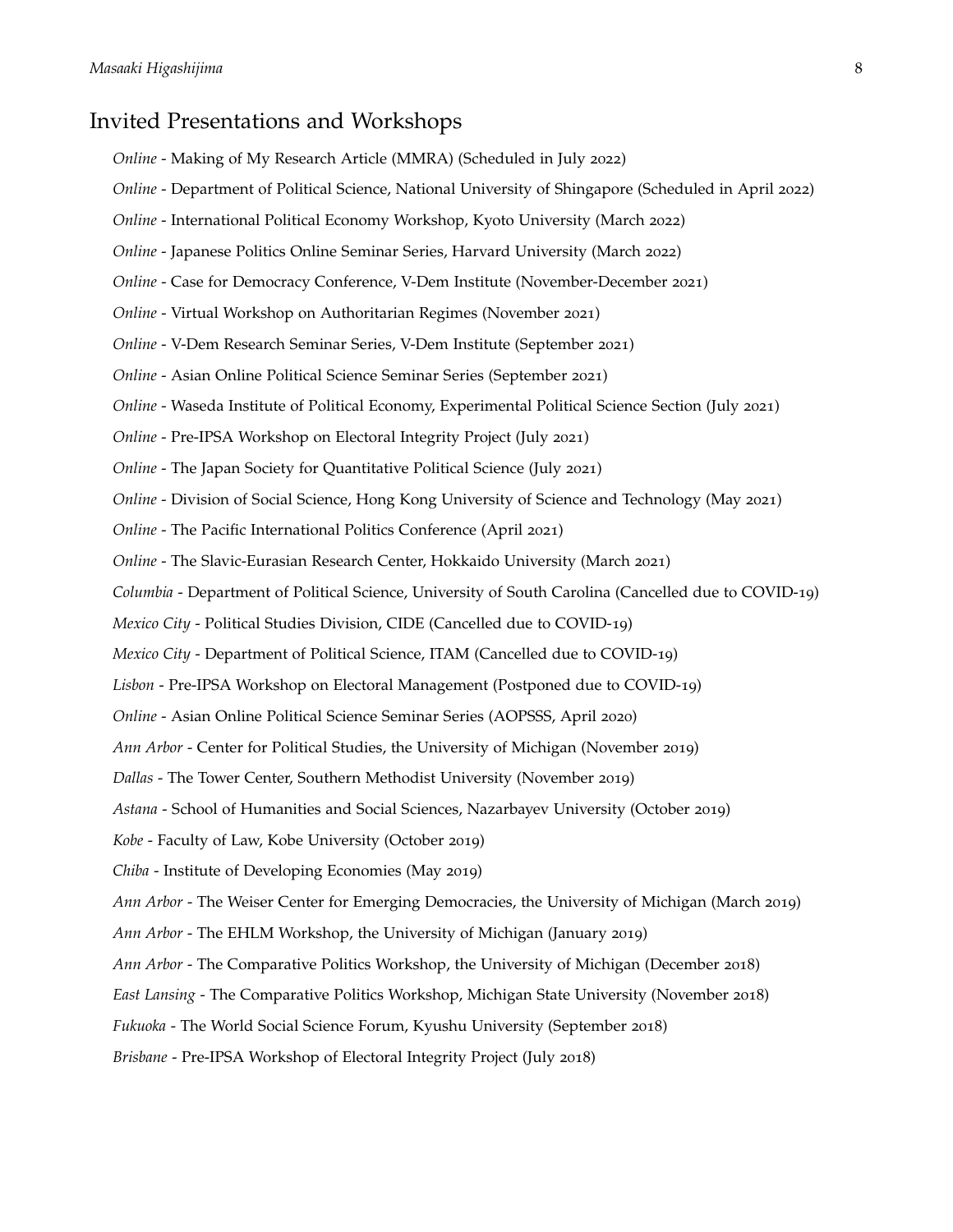*Tokyo* - Faculty of Political Science and Economics, Waseda University (June 2018) *Yokohama* - Graduate School of International Management, Yokohama City University (November 2017) *Lucca* - Economics Department, IMT School for Advanced Study Lucca (June 2017) *Fukuoka* - Department of Economics, Fukuoka University (April 2017) *Tokyo* - Faculty of Political Science and Economics, Waseda University (March 2017) *Mannheim* - Collaborative Research Center, University of Mannheim (February 2017) *Tokyo* - Faculty of Political Science and Economics, Waseda University (January 2017) *Kobe* - Faculty of Law, Kobe University (December 2016) *Shanghai* - Shanghai University of Finance and Economics (December 2016) *Online* - Virtual Workshop on Authoritarian Regimes (November 2016) *Philadelphia* - Pre-APSA Workshop of Electoral Integrity Project (August 2016) *Florence* - Max Weber Program, European University Institute (June 2016) *Geneva* - Department of Political Science, Graduate Institute of Geneva (April 2016) *Addis Ababa* - Electoral Risk Management Conference, International IDEA (December 2015) *Yokohama* - Graduate School of International Management, Yokohama City University (October 2015) *Kobe* - Faculty of Law, Kobe University (October 2015) *Tokyo* - Faculty of Law, Keio University (March 2015) *Kobe* - Faculty of Law, Kobe University (October 2014) *Heidelberg* - Workshop on the Power of Elections in Authoritarian Regimes (September 2014) *Kyoto* - Faculty of Law, Doshisha University (August 2014) *Chiba* - Institute of Developing Economies (July 2014) *Montreal* - Pre-IPSA Workshop of Electoral Integrity Project (July 2014) *Chicago* - Pre-APSA Workshop of Electoral Integrity Project (August 2013) *New York* - Alexander Hamilton Center, New York University (May 2013)

### Conference Presentations

American Political Science Association: 2011, [2012] (cancelled), 2014, 2015, 2016, 2017, 2018, 2019, [2020] (declined), 2021, 2022 European Political Science Association: 2012, 2013, 2015, 2017, 2022 European Consortium for Political Research: 2018 International Political Science Association: 2009, 2016, 2018, 2021 Japanese Association of Electoral Studies: 2018, [2020] (cancelled), 2021, 2022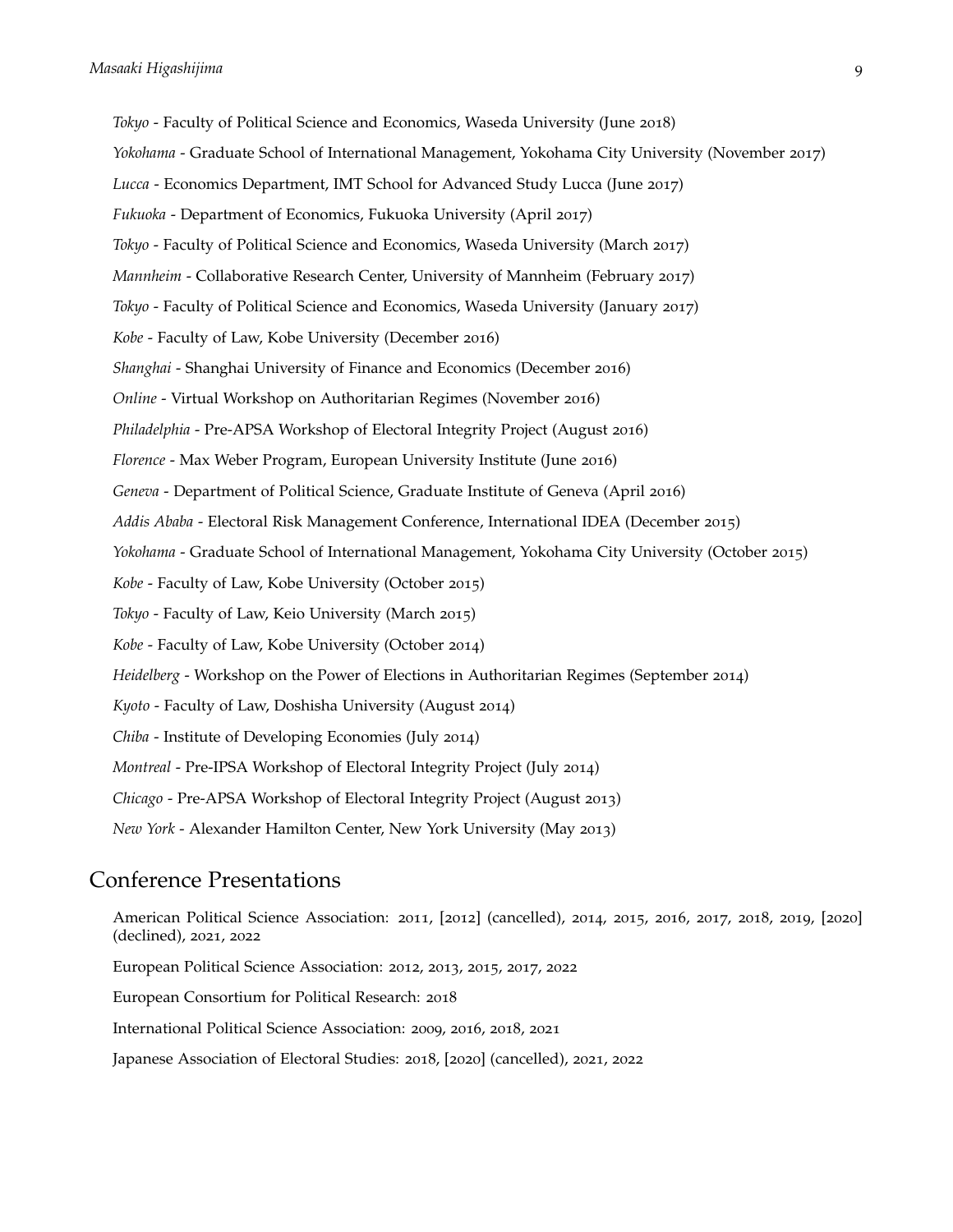Japanese Political Science Association: 2014, 2015, 2016, 2020, 2021 Japan Association for Comparative Politics: 2010, 2011, 2016, 2017, 2018, 2021 Midwest Political Science Association: 2010, 2011, 2012, 2013, 2014, 2015, 2016, 2019, [2020] (cancelled) Southern Political Science Association: 2011, 2015, 2016, 2018, 2019, 2020 Western Political Science Association: 2018, [2020](cancelled) Political Economy of Democracy and Dictatorship (PEDD) Conference: 2017, 2020

# Additional Training

*DataCamp, Datacamp, Inc.*

Data Scientist with R. April-May 2020

Machine Learning Scientist with R. June 2020

*Northwestern-Duke Causal Inference Workshop, Duke University*

Main Workshop. Summer 2019 Advanced Workshop. Summer 2019

*Inter-university Consortium for Political and Social Research, University of Michigan*

Data Science and Text Analysis. Summer 2020

Advanced Bayesian Methods. Summer 2020

Advanced Game Theory. Summer 2012

Advanced Maximum Likelihood Estimation. Summer 2012

Time Series Analysis. Summer 2010

*Institute for Qualitative and Multi-Method Research, Summer Institute*

Syracuse University. Summer 2012

*Department of Slavic Languages and Literatures, University of Michigan* Intensive Second Year Russian. Summer 2010

*Undergraduate Summer Sessions, University of California, Los Angeles*

Intensive Undergraduate Courses on Game Theory, International Relations, and International Political Economy. Summer 2005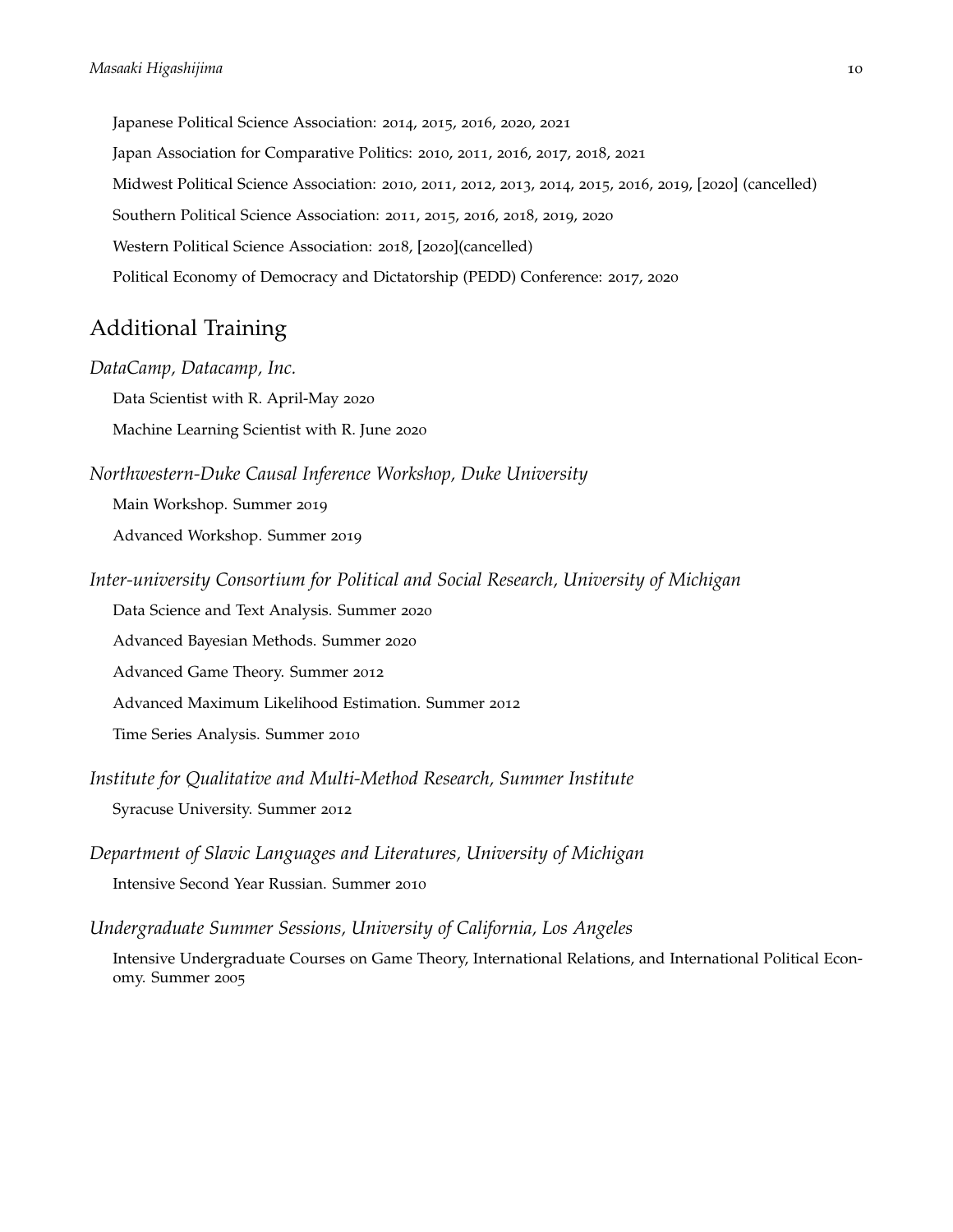# Professional Service & Experience

#### *Reviewer \*Number of reviews in parentheses*

*American Journal of Political Science (4), American Political Science Review (3), Asian Journal of Comparative Politics, British Journal of Political Science (2), Comparative Politics, Comparative Political Studies, European Journal of Political Research, Government and Opposition (2), International Interactions (2), International Journal of Forecasting (2), International Relations of the Asia-Pacific, International Studies Quarterly, Journal of Development Studies, Journal of Politics (5), Japanese Journal of Political Science (3), PLOS ONE (2), PS: Political Science and Politics, Research and Politics, Review of International Organizations, Review of International Political Economy, Social Science Quarterly, Oxford University Press, Asia Keizai [Asian Economies] (2), Hikaku Seiji Kenkyu [Japanese Journal of Comparative Politics], Fulbright Program, Zukunftskolleg Fellowship Programme (University of Konstanz, Germany), Nihon Gakujutu Shinkokai (Japan Society for the Promotion of Science)*

#### *Editorial & Advisory Board*

Editorial Board Member, *Interdisciplinary Information Sciences,* April 2020 - present Editorial Board Member, *Hikaku Seiji Kenkyu [Japanese Journal of Comparative Politics],* July 2020 - present International Academic Advisory Board Member, *Electoral Integrity Project,* April 2021 - present

*Chair (C) & Discussant (D) \*Number of discussant roles in brackets*

*APSA (2019: D) IPSA (2016: C & D, 2018: C & D) MPSA (2016: D, 2019: D [2]) SPSA (2016: D [2], 2018: C & D, 2019: D) JACP (2021: D) JAES (2022: D) JPSA (2019: D, 2021: D, 2022: D) PEDD Conference (2017: C & D, 2020: D) APOSS [AOPSSS] (2020: D, 2021: D) WCED Book Workshop (Elvin Ong, 2019: D) V-Dem East Asia Regional Center Workshop (2020: D) Japan Society for Quantitative Political Science (2021: D, 2022: D)*

*PIPCOSS (2021: D [2])*

*Professional Leadership*

*Member of Book Review Committee, Japanese Political Science Association* April 2023 - March 2024

#### *Research Consulting*

World Bank, Research Consultant on the Project "Oil, Public Spending, and Civil Conflict" (2012 - 2013)